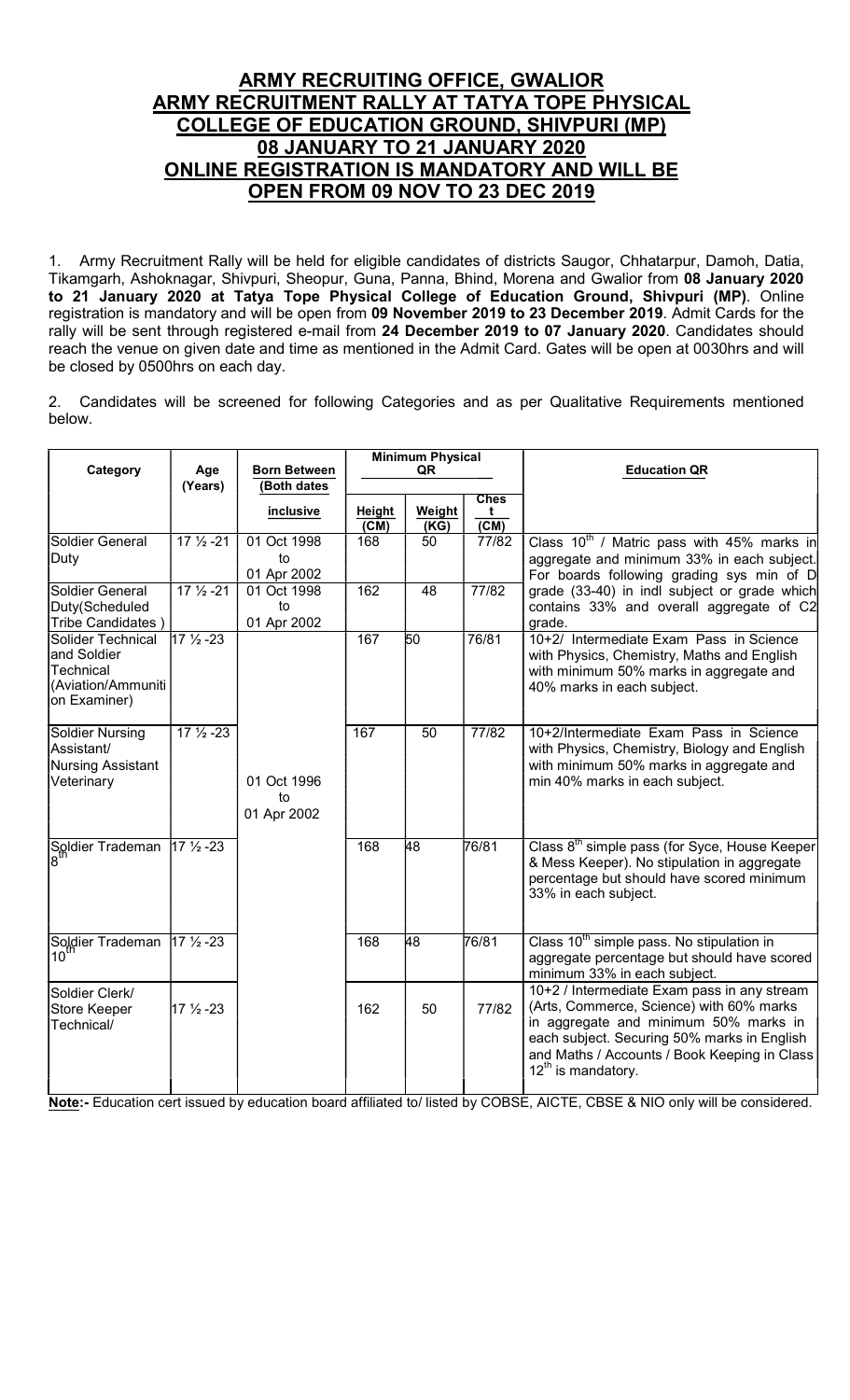## **Special Instructions**

Full postal address to include Post Office, Police Station and PIN Code to be mentioned on the (a) I<br>Affidavit.

#### (b) No mobile phone will be permitted beyond the entry gate. @ Relaxation in Physical Standards

| Category                                                                                                                                                                 | <b>Height (Cms)</b> | Chest (Cms) | <b>Weight (Kgs)</b> |
|--------------------------------------------------------------------------------------------------------------------------------------------------------------------------|---------------------|-------------|---------------------|
| Sons of Servicemen (SOS)/ Ex-Servicemen<br>(SOEX)/ War Widows (SOWW)/ Widows of<br>Ex-Servicemen.                                                                        | 2                   |             |                     |
| Adopted son/son-in-law of a War Widow, if<br>she has no son including a legally adopted<br>son of Serving Soldier/ Ex-Servicemen.                                        | າ                   |             | າ                   |
| (International/<br>Outstanding<br>Sportsmen<br>National/ State/ District level having secured<br>$1^{51}$ / 2 <sup>"</sup> position in last two years)                   |                     |             | 5                   |
| @ Note-Relaxation in Physical Standards is either for wards of servicemen/ex servicemen or sportsman (not both)<br>and is in addition to the special physical standards. |                     |             |                     |

3. Candidates will be tested as stated below:-

| <b>Physical Fitness Test (At Rally Site)</b>                                                                         |            |                |                       |         |                | <b>Remarks</b> |
|----------------------------------------------------------------------------------------------------------------------|------------|----------------|-----------------------|---------|----------------|----------------|
| 1.6 Km Run                                                                                                           |            | Beam           |                       | 9 Feet  | Zig-Zag        |                |
|                                                                                                                      |            | (Pull Ups)     |                       | Ditch   | <b>Balance</b> |                |
| Group                                                                                                                | Marks Pull |                | <b>Marks</b>          |         |                |                |
|                                                                                                                      |            | Ups            |                       |         |                |                |
| Group I- Upto 5 Min 30 Sec                                                                                           | 60I        | 10             | 40                    | Need to | Need to        |                |
| Group II - 5 Min 31 Sec to 5 Min 45 Sec                                                                              | 48         | 9<br>8         | 33<br>$\overline{27}$ | Qualify | Qualify        |                |
|                                                                                                                      |            | $\overline{7}$ | 21                    |         |                |                |
|                                                                                                                      |            | 6              | 16                    |         |                |                |
|                                                                                                                      |            |                |                       |         |                |                |
| <b>Physical Measurement (At Rally Site)</b>                                                                          |            |                |                       |         |                |                |
| Physical measurement will be carried out as per the Physical standards listed at Para 2                              |            |                |                       |         |                |                |
| above.                                                                                                               |            |                |                       |         |                |                |
| <b>Medical Test</b>                                                                                                  |            |                |                       |         |                |                |
|                                                                                                                      |            |                |                       |         |                |                |
| As per laid down medical standards at the Rally Site.<br>(a)                                                         |            |                |                       |         |                |                |
| Unfit candidates will be referred to Military Hospital/Command Hospital/Base<br>(b)                                  |            |                |                       |         |                |                |
| Hospital for specialist review. Candidates for specialist review should present                                      |            |                |                       |         |                |                |
| themselves to the nominated Military Hospital/Command Hospital/Base Hospital 14 days                                 |            |                |                       |         |                |                |
| of the referral and report back to ARO for issue Admit Card for Common Entrance<br>Examination in case declared FIT. |            |                |                       |         |                |                |
| <b>Written Test through Common Entrance Examination (CEE)</b>                                                        |            |                |                       |         |                |                |
|                                                                                                                      |            |                |                       |         |                |                |
| Will be conducted for medically fit candidates at nominated venue. Location, date<br>(a)                             |            |                |                       |         |                |                |
| and time of written test will be intimated at Rally Site and through Admit Cards.                                    |            |                |                       |         |                |                |
|                                                                                                                      |            |                |                       |         |                |                |
| (b)<br>Admit card for the Common Entrance Examination (CEE) for the Rally Fit                                        |            |                |                       |         |                |                |
| candidates will be issued at Rally Site itself.                                                                      |            |                |                       |         |                |                |
| Admit card for the Common Entrance Examination (CEE) for the Review Fit cases<br>(c)                                 |            |                |                       |         |                |                |
| will be issued after getting medically fit by concerned specialist/specialists at Military                           |            |                |                       |         |                |                |
| Hospital/Command Hospital/Base Hospital.                                                                             |            |                |                       |         |                |                |
|                                                                                                                      |            |                |                       |         |                |                |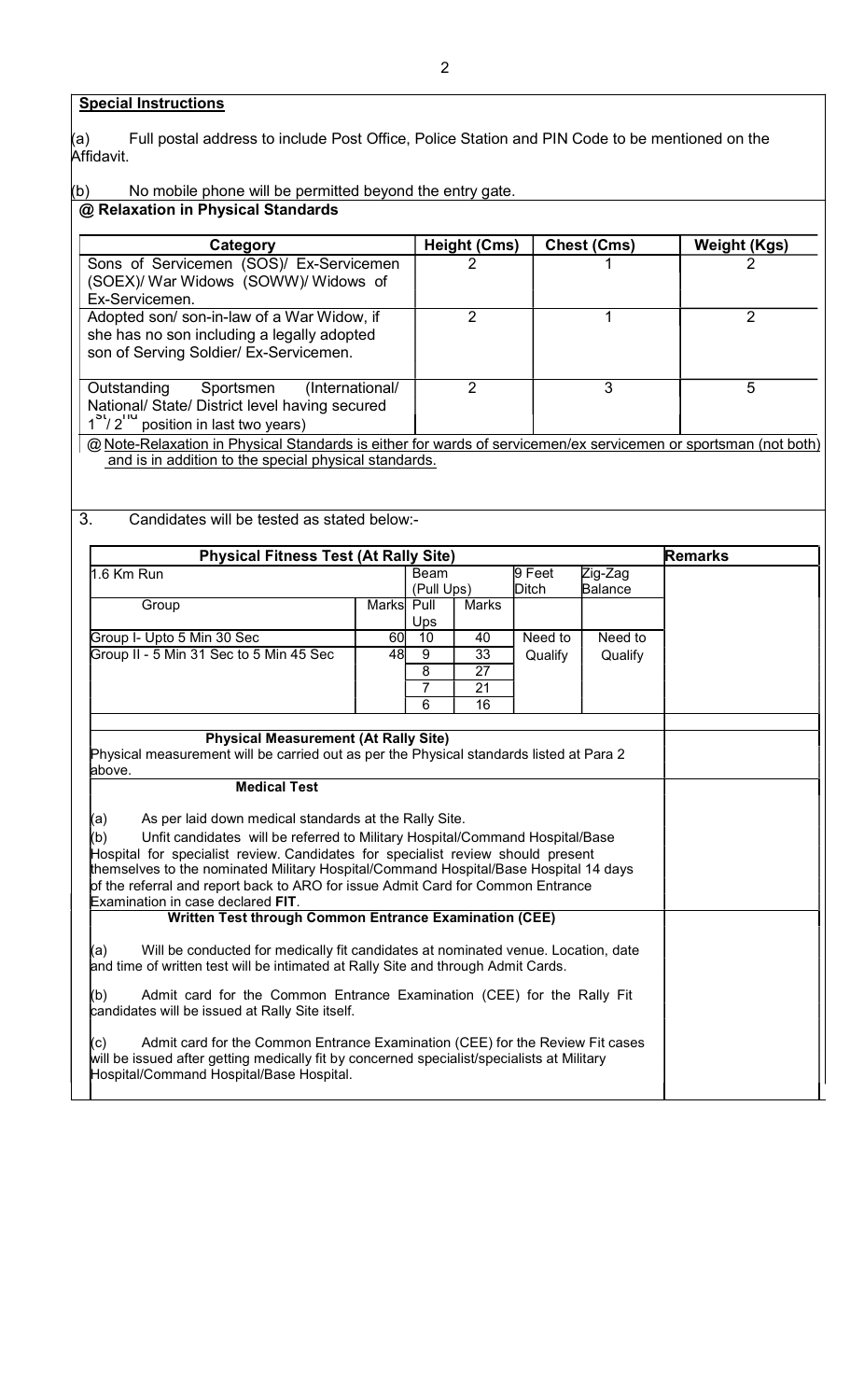4. Candidates are required to bring following documents/certificates in original with two attested photocopies with them to the rally site:-

(a) Admit Card. Printed with Laser Printer on good quality paper (Do not shrink the size).

(b) Photograph. Twenty copies of unattested passport size colour photographs developed on good quality photographic paper in white background not more than three months old. Computer printouts/photo shopped photographs will NOT be accepted.

## (c) Education Certificates.

Education Certificates with marks sheet in original of all educational qualifications achieved by candidate i.e. Matric/Intermediate/Graduation etc from recognised School/ College/ Board/University.

(ii) Provisional/online education certificate should be certified ink signed by the head of the educational institution of concerned Board/University.

(iii) Candidates with matric certificate from Open School should bring School Leaving Certificate countersigned by BEO/DEO.

(d) Domicile/Residence Certificate. Domicile Certificate with photograph issued by Tehsildar/District Magistrate.

(e) Caste Certificate. Caste Certificate affixed with photograph of the candidate issued by the Tehsildar/District Magistrate.

(f) Religion Certificate. Religion Certificate issued by the Tehsildar/SDM (If religion as "SIKH/ HINDU/ MUSLIM/ CHRISTIAN" is not mentioned in caste certificate).

(g) School Character Certificate. School Character Certificate issued by the School/College Principal/Headmaster where the candidate last studied.

(h) Character Certificate. Character Certificate with photographs issued by Village Sarpanch/ Municipal Corporation within last six months.

Unmarried Certificate. Unmarried Certificate for candidates less than 21 years of age with photograph issued by Village Sarpanch/Municipal Corporation within last six months.

(k) Relationship Certificate. SOS/SOEX/SOW/SOWW candidates are required to produce the following documents:-

Relationship certificate issued from respective Record Office only duly signed by Record Officer with Personal number, Rank, Name and particulars of the Record Officer issuing the Relationship certificate with office seal/stamp is endorsed.

(ii) A declaration to the affect as mentioned in the Affidavit on Ten Rupees Non-Judicial

 Stamp paper prepared by the ESM duly signed by 1 st Class/ Executive/ Judicial Magistrate is required to be submitted by the candidate at rally site. Format of affidavit attached as per Appendix A.

> (iii) Original Discharge Book of Ex-Serviceman also to be produced. Name and date of birth of the candidate must have been recorded in it.

(I) NCC Certificate. NCC A/ B/ C certificates and Republic Day Parade certificate should have photograph of the candidate duly attested by issuing authority. Provisional NCC A/ B/ C pass certificates will only be accepted if authenticated by concerned NCC Group Commanders. No NCC certificate will be accepted after conduct of the rally. Provisional certificate duly authenticated will be accepted for candidates not having original certificate however original certificate will be produced before conduct of CEE.

#### (m) Sports Certificate.

Sportsmen who have represented India at International level and State at National level within the last two years. For list of sports under which relaxation in physical standards is admissible attention is invited to **www.joinindianarmy.nic.in** website.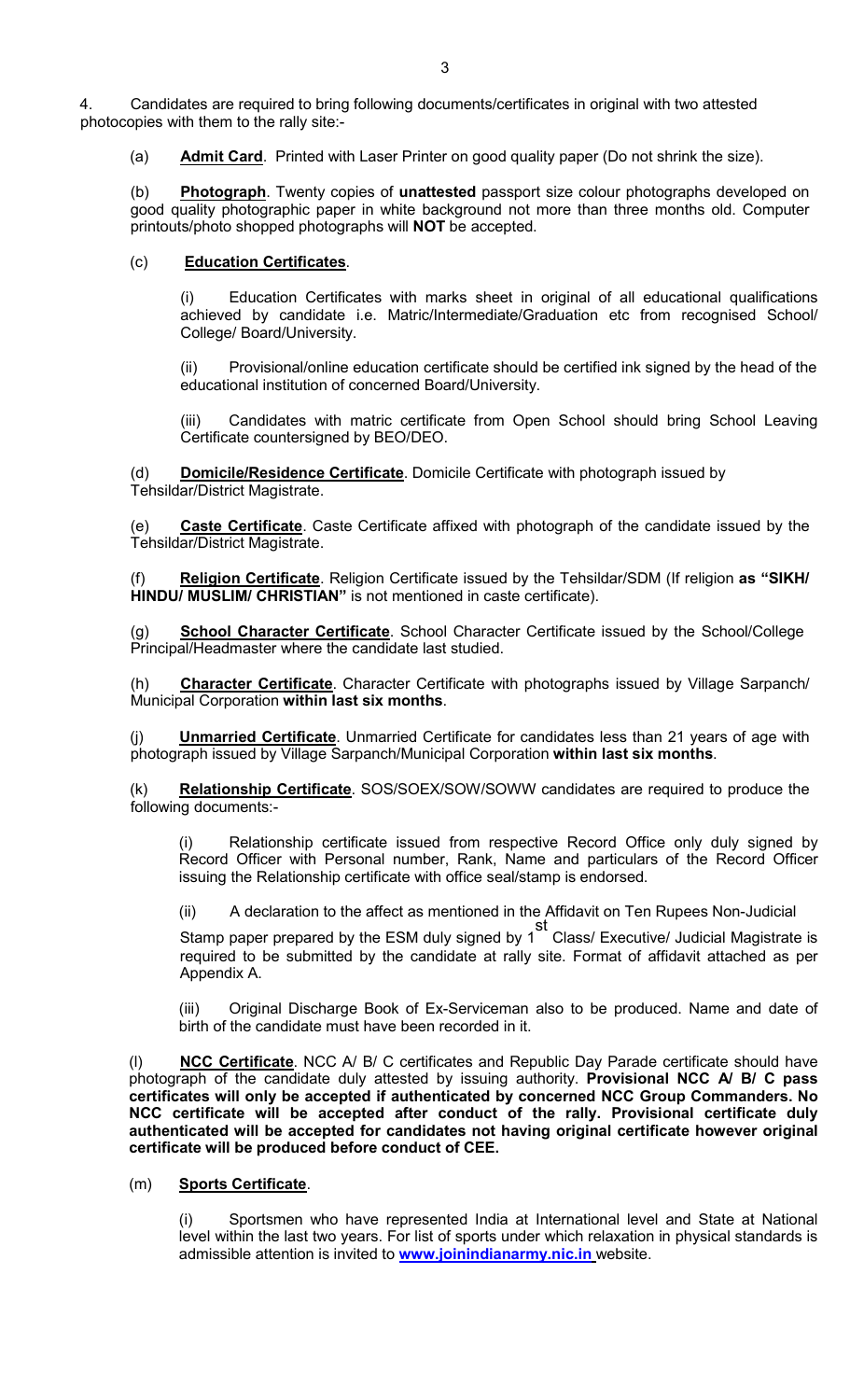(ii) Sportsmen who have represented District at State level and University team or regional team at District level with 1 st  $\frac{1}{2}$ nd position within last two years. Sports certificates should be with registration number and from govt recognized sports institutes/bodies as under:-

| (aa) | All Sr/Jr National Championship certificate | $\sim$                   | <b>Respective National</b>                             |
|------|---------------------------------------------|--------------------------|--------------------------------------------------------|
| (ab) | All States & Dist level certificates        | $\blacksquare$           | Federation<br><b>Respective States Sports</b>          |
| (ac) | All University level certificates           | $\overline{\phantom{a}}$ | Association<br><b>Inter University Sports</b><br>Board |
| (ad) | All School level certificates               |                          | All India School Games<br>Federation                   |

(n) Affidavit. Duly signed by candidate on Rs 10/- Non-judicial Stamp paper as per specimenattached as Appendix A duly attested by notary will be submitted by candidate.

(o) Single Bank A/C, PAN Card & AADHAR Card. Single Bank A/C, PAN card & Aadhar card are mandatory documents for final enrolment for purpose of Pay & Allowances and other social benefits scheme.

Special Instructions. Candidate from districts of Saugor, Chhatarpur, Damoh, Datia, Tikamgarh, Ashoknagar, Shivpuri, Sheopur, Guna, Panna, Bhind, Morena and Gwalior only can participate in the recruitment rally. Candidate found attending from outside of the above mentioned districts of MP or other States will be handed over to Police. Candidates who have done their education from outside MP are required to bring copy of Land documents/last one year electricity bill or water bill / copy of rent receipt if staying in rented house.

## Important Instructions

6. Administration. Candidates are advised to bring sufficient eatables and drinking water with them since recruitment is a time consuming process.

7. Candidates will be permitted entry into the rally site only on production of Admit Card in duplicate, generated online through the official website www.joinindianarmy.nic.in. Anyone found with fake admit card will be handed over to Civil Police.

8. Recruitment into the Army is a free service. Candidates are advised not to pay bribe to anyone for recruitment as it is based purely on merit. Selection process during recruitment at all stages is computerised and transparent. Therefore, candidates are advised to be beware of touts as they cannot help/influence them at any stage.

9. Candidates are advised to check their age & education criteria before participating in the rally. Candidates found under age/ overage and not meeting education criteria will be disqualified.

### 10. Giving/taking bribe, production of bogus/ fake certificates and indulging in unfair means is a criminal offence and liable for punishment under law. Such candidates will be handed over to the police for attempting fraudulent enrollment.

11. Certificates with overwriting, tampering of seals or erasing/alteration of any type will not be accepted.

12. All documents submitted by the candidates are verified by Government agencies before enrolment into the Army. Strong legal action will be taken against individuals submitting fake documents. Even after recruitment, the service will be terminated if candidates are found to have produced fake documents or given wrong information at the time of recruitment, despite the number of years of service individual may have rendered.

13. No compensation for Death/ injury/ loss etc during the rally and no travelling allowance/ dearness allowance for journey is admissible. Candidates will participate in the rally at their own risk and the participation is totally and entirely voluntary. The signing of Indemnity Bond is a mandatory reqmt.

14. Use of Performance Enhancing Drugs. Use of any kind of performance enhancing drugs is strictly banned. Candidates having been found to have used the same will be debarred from further screening.

15 Tattoo. Permanent body tattoos are only permitted on inner face of forearms i.e From inside of elbow to the wrist and on the reverse side of palm/ back (dorsal) side of hand. Permanent body tattoos on any other part of the body are not acceptable and candidates will be barred from further selection. Candidates belonging to tribal community/ from tribal areas as declared by Govt of India SC and ST Order Act/ Lists are permitted to have permanent body tattoos on any part of the body, as per custom and tradition of said tribe to which a candidate belongs. Such candidates are required to produce a certificate as performa attached as Appendix B.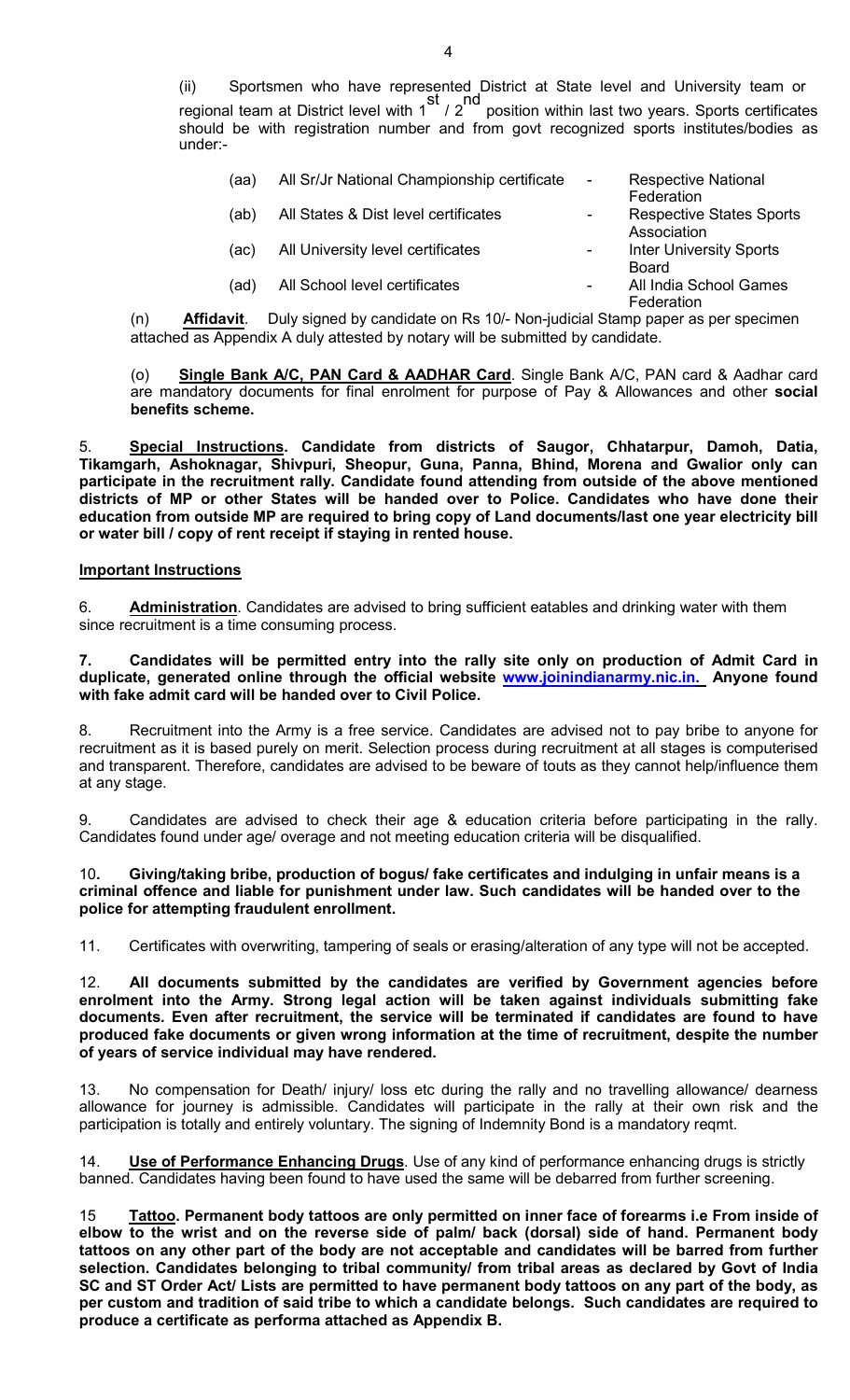16. If 180 days or more lapse between screening medical at the rally and despatch, medical will be done again and unfit candidates in this review will not be recruited.

17. Selection is provisional till Rahdari certificate is issued and candidates are despatched for training.

#### 18. Mobile phones are not permitted in the Rally Site and at the time of Common Entrance Examination (CEE).

19. Candidates are advised in their own interest to undergo medical exam before coming for selection especially with respect to flat foot, poor vision, deformities and physical measurements. All are advised to ensure that their ears are free of wax by getting it cleaned by a doctor prior to the rally.

20. Candidates may have to present themselves at rally site for three to four days. Candidates should make arrangements for stay under their own arrangements.

21. Negative marking would be applicable in Common Entrance Examination (CEE).

22. Result of written examination will be declared on the official website www.joinindianarmy.nic.in No separate letter will be sent to the candidate. It is responsibility of candidate to check his result and report to ARO for documentation.

23. For more details, contact on:-

Telephone Number - 0751-2466414

Disclaimer. The terms and conditions, given in the notification and on the website are subject to change and should, therefore, be treated as guidelines only. In case of any ambiguity, the existing policies, rules and regulations of Indian Army/ Government of India will be final. Details are also available on website www.joinindianarmy.nic.in

> (Sd-xx-xx-xx) (SS Negi) Colonel Director Recruiting ARO, Gwalio

Date: 03 Nov 2019

Place : Gwalior (MP)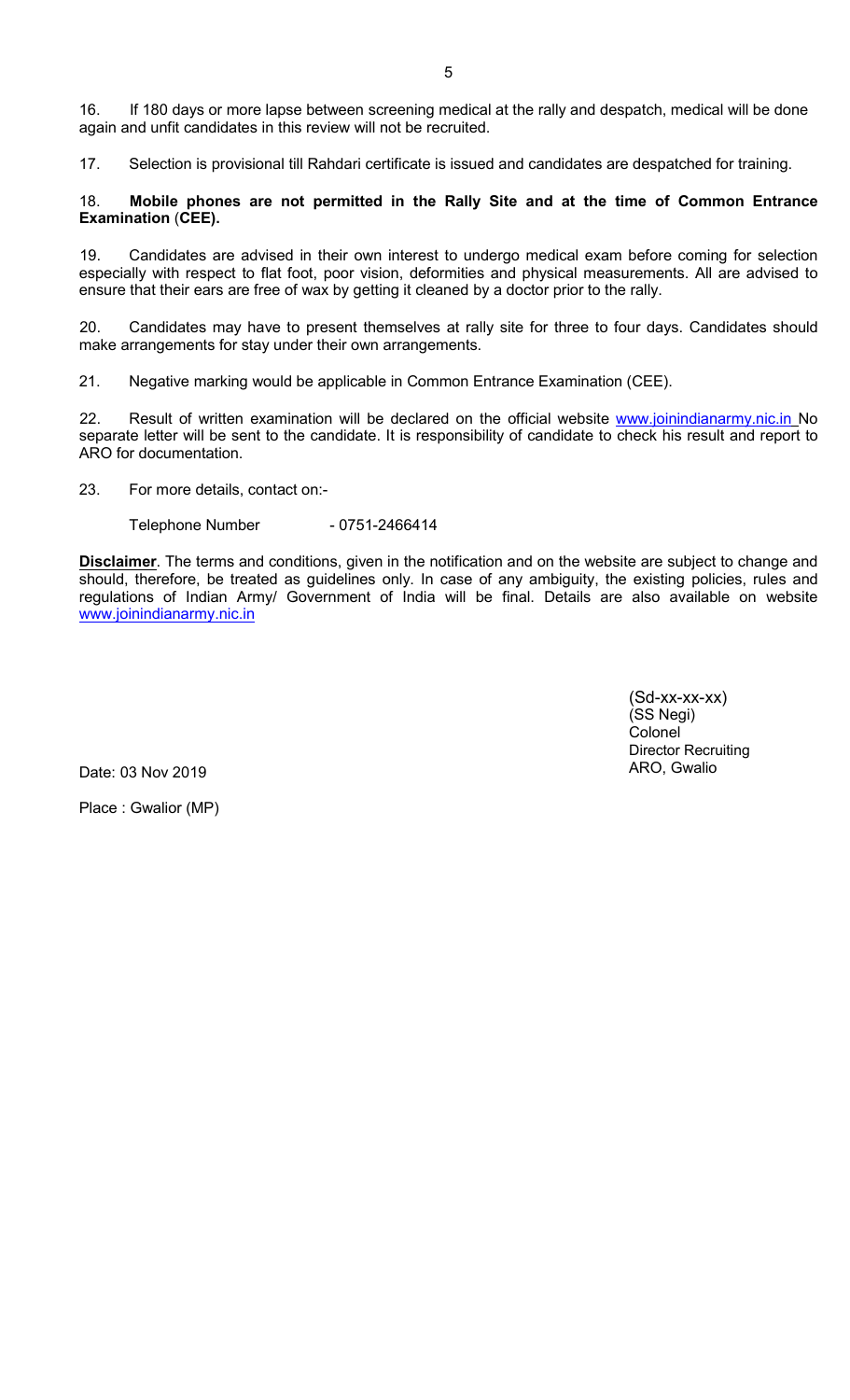#### AFFIDAVIT (FOR RUPEES TEN ONLY)

|     |                  | state the following in my respect:- |                                                                                                                                                                                                                                                                 |           |                                    | I, Name example a Son of Communication of Army solemnly affirm &                                              |  |
|-----|------------------|-------------------------------------|-----------------------------------------------------------------------------------------------------------------------------------------------------------------------------------------------------------------------------------------------------------------|-----------|------------------------------------|---------------------------------------------------------------------------------------------------------------|--|
|     |                  |                                     |                                                                                                                                                                                                                                                                 |           |                                    |                                                                                                               |  |
| (a) |                  |                                     | I belong to the following Caste/ Religion:-                                                                                                                                                                                                                     |           |                                    | Passport size                                                                                                 |  |
|     |                  |                                     |                                                                                                                                                                                                                                                                 |           |                                    | photo of<br>candidate                                                                                         |  |
|     |                  |                                     |                                                                                                                                                                                                                                                                 |           |                                    | 3.5 x 4.5 cm                                                                                                  |  |
| (b) |                  |                                     | My Residential Addresses are as under:-                                                                                                                                                                                                                         |           |                                    |                                                                                                               |  |
|     | (i)              |                                     | Permanent Address (Address as per Native/ Permanent                                                                                                                                                                                                             |           |                                    |                                                                                                               |  |
|     |                  |                                     | <b>Resident Certificate):-</b>                                                                                                                                                                                                                                  |           |                                    |                                                                                                               |  |
|     |                  |                                     |                                                                                                                                                                                                                                                                 |           |                                    | Father's Name ______________ House Name _____________ Vill/ Mohalla                                           |  |
|     | (ii)             | <b>Postal Address</b>               |                                                                                                                                                                                                                                                                 |           |                                    |                                                                                                               |  |
|     |                  |                                     |                                                                                                                                                                                                                                                                 |           |                                    | Father's Name ______________ House Name _____________ Vill/ Mohalla                                           |  |
|     | (iii)            |                                     | I fully understand that if enrolled, a detailed verification of my character and<br>antecedents will be carried out by police and civil administration from my permanent<br>address submitted above and also places where I have resided in the last ten years. |           |                                    |                                                                                                               |  |
|     | (iv)             |                                     | My places of residence in the last ten years are as stated under:-                                                                                                                                                                                              |           |                                    |                                                                                                               |  |
|     |                  | S/No                                | From                                                                                                                                                                                                                                                            | To        |                                    | Residential address in full i.e.,<br>House number, Lane/ Street/ Road,<br>Village/ Town/ Mohalla, Thana, Post |  |
|     |                  | (a)                                 |                                                                                                                                                                                                                                                                 |           | <b>Office, Tehsil and District</b> |                                                                                                               |  |
|     |                  | (b)                                 |                                                                                                                                                                                                                                                                 |           |                                    |                                                                                                               |  |
| (c) |                  | I am married/ unmarried.            |                                                                                                                                                                                                                                                                 |           |                                    |                                                                                                               |  |
| (d) |                  |                                     | I hereby certify that I am not involved in any civil/ criminal case as on                                                                                                                                                                                       |           |                                    |                                                                                                               |  |
|     |                  |                                     |                                                                                                                                                                                                                                                                 | OR.       |                                    |                                                                                                               |  |
|     |                  |                                     | I was involved in following cases but was acquitted on                                                                                                                                                                                                          |           |                                    |                                                                                                               |  |
|     | (i)<br>(ii)      |                                     |                                                                                                                                                                                                                                                                 |           |                                    |                                                                                                               |  |
|     |                  |                                     |                                                                                                                                                                                                                                                                 |           |                                    |                                                                                                               |  |
|     |                  |                                     |                                                                                                                                                                                                                                                                 | <b>OR</b> |                                    |                                                                                                               |  |
|     |                  |                                     | Following court cases/ FIR are pending against me as on _________.                                                                                                                                                                                              |           |                                    |                                                                                                               |  |
|     | (iii)            |                                     |                                                                                                                                                                                                                                                                 |           |                                    |                                                                                                               |  |
|     | (iv)             |                                     |                                                                                                                                                                                                                                                                 |           |                                    |                                                                                                               |  |
| (e) | (if applicable). |                                     |                                                                                                                                                                                                                                                                 |           |                                    | <b>Consent Certificate</b> . I am below 18 years and my parents give their consent, for Recruitment Rally     |  |
|     |                  |                                     |                                                                                                                                                                                                                                                                 |           |                                    | (Signature of Father)                                                                                         |  |
|     |                  |                                     |                                                                                                                                                                                                                                                                 |           |                                    | I am authorized to attend UHQ rally/ this rally because I am son/ brother of No __________ Rank ______        |  |
| (f) |                  |                                     |                                                                                                                                                                                                                                                                 |           |                                    |                                                                                                               |  |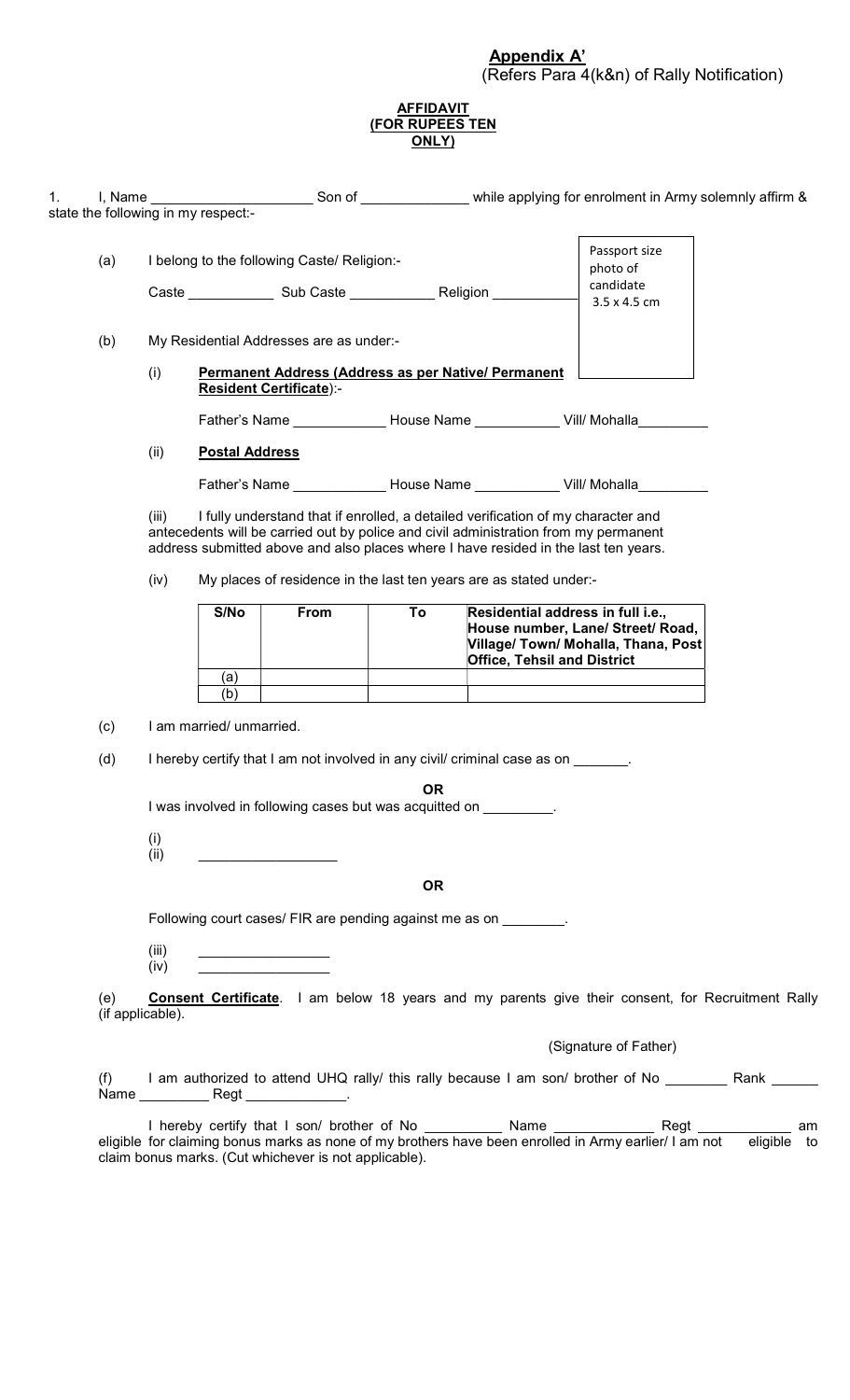2. I am aware that there is only one recruitment rally conducted in a recruiting year (01 April to 31 March) for every district and therefore I am entitled to attend only once every recruiting year from my home town district based on my nativity/ domicile certificate. I fully understand that if I attend another recruitment rally in the same recruiting year, based on a different district Nativity/ Domicile certificate, my candidature will be cancelled and if enrolled, I will be dismissed from service.

3. I am attending this recruitment rally based on the Nativity/ Domicile certificate issued by \_\_\_\_\_\_\_\_\_\_\_\_\_ (mention the state government), details of which are as stated below:-

| S/No Cert No | Date of Issue | Validitv | <b>Issuing authority</b> |
|--------------|---------------|----------|--------------------------|
|              |               |          |                          |

4. Details of nativity/ domicile certificate held by me in past (if any) are as stated below:-

| <b>S/No District</b> | <b>Issued by</b> | <b>Issuing date</b> | <b>Present status</b><br>(Valid/Expired) |
|----------------------|------------------|---------------------|------------------------------------------|
|                      |                  |                     |                                          |

5. I hereby certify that till date I have attended the following Army Recruitment Rallies:-

|     | <b>S/ No Recruitment Rally Army</b><br><b>Nenue</b> | <b>Recruitment</b><br><b>Office</b> | Month<br>Year | and Category<br><b>Applied For</b> | <b>Nativity / Domicile</b><br><b>Certificate Address</b><br>lused |
|-----|-----------------------------------------------------|-------------------------------------|---------------|------------------------------------|-------------------------------------------------------------------|
| (a) |                                                     |                                     |               |                                    |                                                                   |
| (b) |                                                     |                                     |               |                                    |                                                                   |
| (c) |                                                     |                                     |               |                                    |                                                                   |

6. I give an undertaking that all documents submitted by me are correct. All documents issued by govt org/ offices have been signed by authorized designated and govt officials. If any document at any stage is found fake or wrong info is furnished by me, I am aware that I will be dismissed from service and FIR will be lodged against me.

Signature of Notery **Signature of Notery** Signature of Candidate